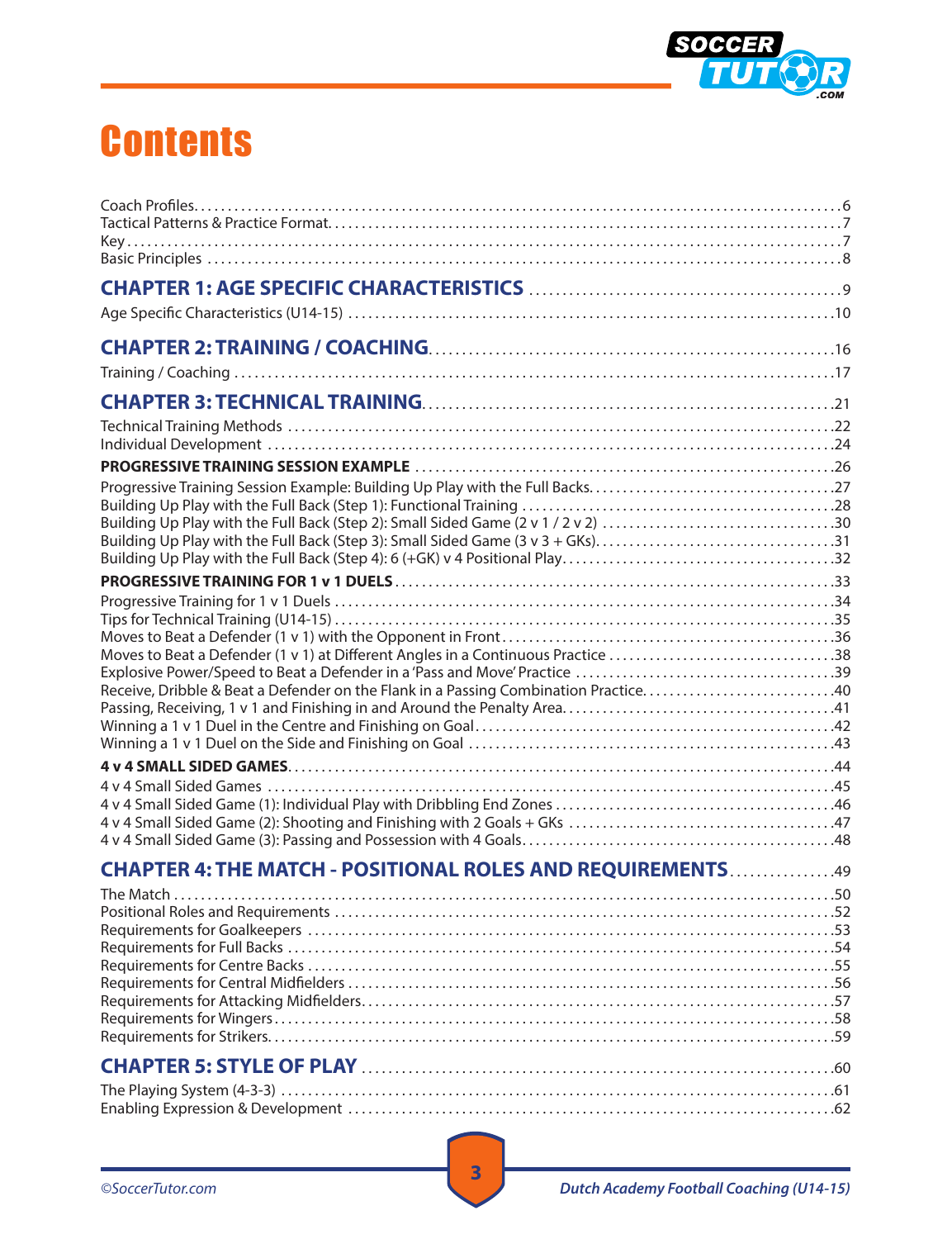

| Receiving with the Correct Body Shape, Communication and Accurate Passing 68                   |  |
|------------------------------------------------------------------------------------------------|--|
|                                                                                                |  |
|                                                                                                |  |
|                                                                                                |  |
|                                                                                                |  |
|                                                                                                |  |
|                                                                                                |  |
|                                                                                                |  |
|                                                                                                |  |
|                                                                                                |  |
|                                                                                                |  |
|                                                                                                |  |
| Positioning and Movement to Receive and Pass Quickly in a 4 (+2) v 4 (+2) Possession Game 80   |  |
|                                                                                                |  |
|                                                                                                |  |
|                                                                                                |  |
| Passing Direct from the Centre Back to the Striker when Building Up in a 5 v 4 Practice (1) 86 |  |
| Passing Direct from the Centre Back to the Striker when Building Up in a 5 v 4 Practice (2) 88 |  |
| Passing Direct from the Centre Back to the Striker & Support Play in Small Sided Games90       |  |
|                                                                                                |  |
|                                                                                                |  |
|                                                                                                |  |
|                                                                                                |  |
|                                                                                                |  |
|                                                                                                |  |
|                                                                                                |  |
|                                                                                                |  |
|                                                                                                |  |
|                                                                                                |  |
|                                                                                                |  |
|                                                                                                |  |
|                                                                                                |  |
|                                                                                                |  |
|                                                                                                |  |
|                                                                                                |  |
|                                                                                                |  |
|                                                                                                |  |
|                                                                                                |  |
|                                                                                                |  |
|                                                                                                |  |
|                                                                                                |  |
|                                                                                                |  |